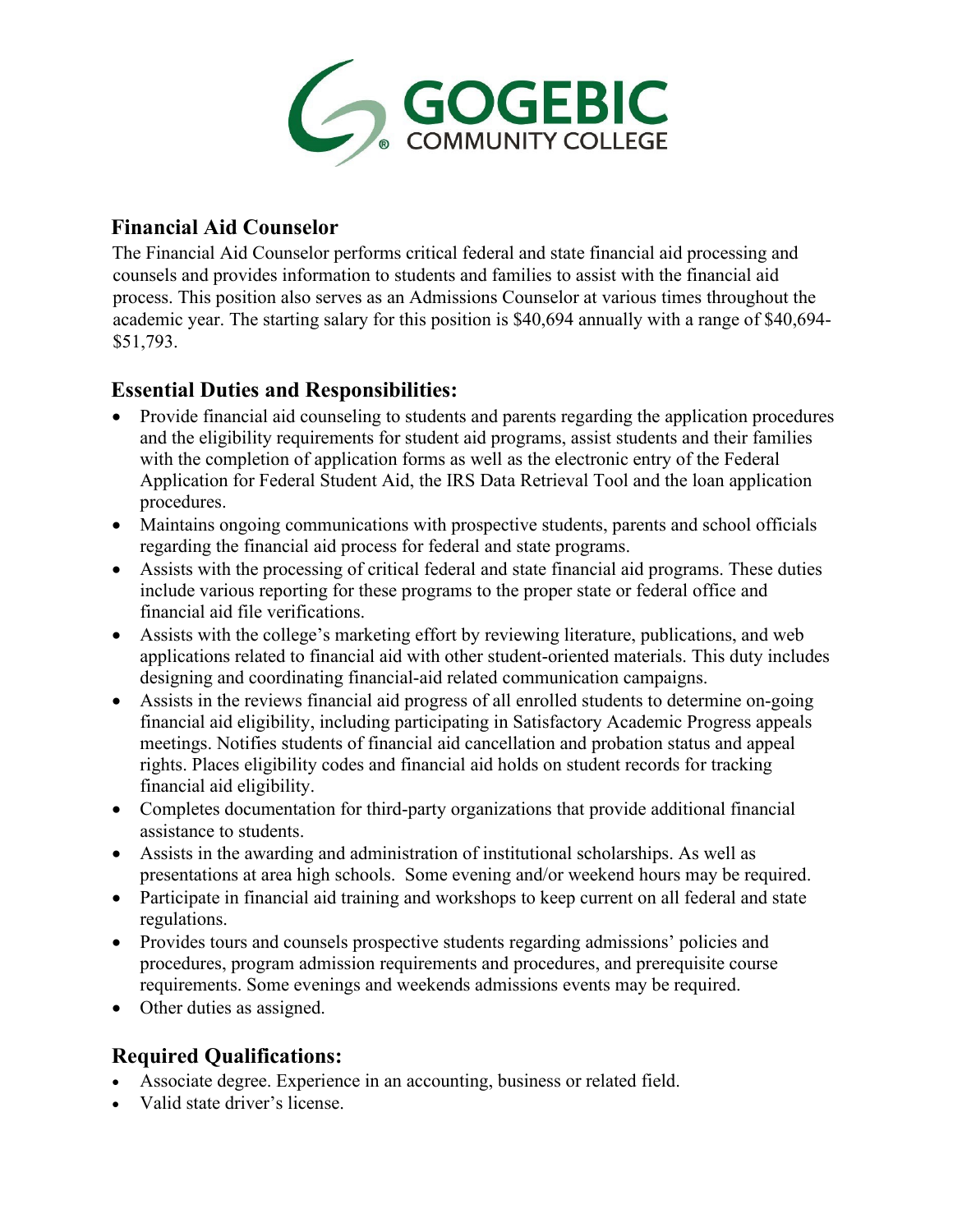## **Preferred Qualifications:**

- Bachelor's degree in accounting, business or other related field.
- Experience in higher education.
- Knowledge of federal and state financial aid regulations.

### **Ability To:**

- Exercise initiative, good judgment, and independent decision making as well as a high level of confidentiality.
- Perform accurate detailed, specialized work on an independent basis.
- Maintain a congenial, supportive, and accepting approach when working with students, parents, faculty, and staff.
- Identify and respond to organizational needs and opportunities for improvement.
- Communicate clearly and concisely, both orally and in writing.
- Use a variety of computer software required for managing institutional student records, student financial aid data, and scholarship information.
- Manage projects independently.
- Maintain effective working relationships with other people.

# **Knowledge Of:**

- Principles and practices of federal, state, and institutional financial aid programs.
- Community College philosophy, programs and certificates.
- Computers and applicable software applications such as Office 364, Jenzabar and PowerFaids.

## **Physical Demands**

The physical demands described here are representative of those that must be met by an employee to successfully perform the essential functions of this job. Reasonable accommodations may be made to enable individuals with disabilities to perform the essential functions.

While performing the duties of this job, the employee is regularly required to sit and stand. The employee frequently is required to use hands to finger, handle, or feel; reach with hands and arms; and talk or hear. The employee is often required to stand and walk. The employee must regularly lift and/or move up to 10 pounds and occasionally lift and/or move up to 25 pounds. Specific vision abilities required by this job include close vision, and ability to adjust focus.

## **Work Environment**

The work environment characteristics described here are representative of those an employee encounters while performing the essential functions of this job. Reasonable accommodations may be made to enable individuals with disabilities to perform the essential functions.

While performing the duties of this job, the employee regularly works in indoor conditions. The noise level in the work environment is usually moderate.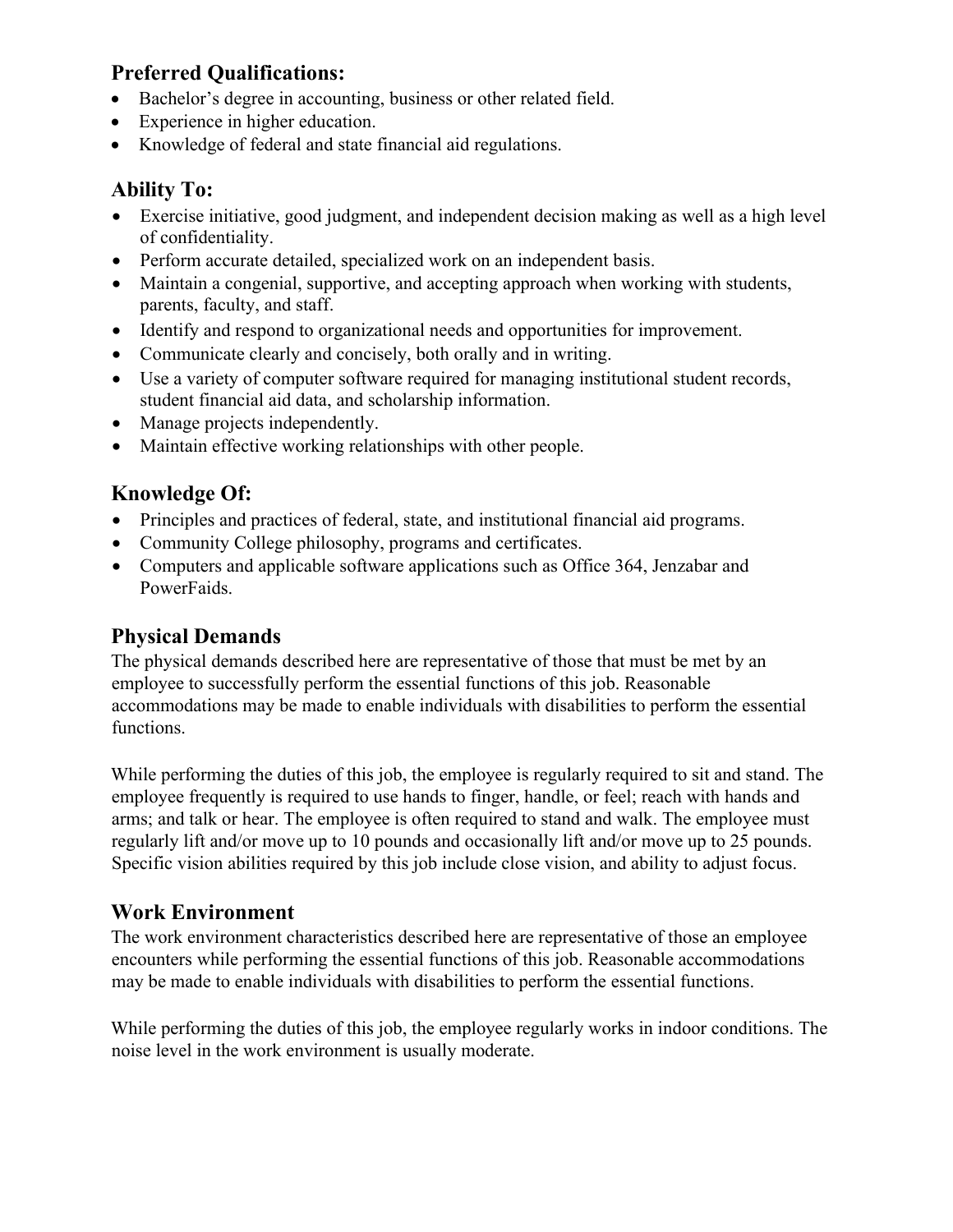### *Don't just* **work** *here...* **Live** *here.*

### **About Our College**:

Gogebic Community College is more than a place to work. It's a place to be.

As an Aspen Award finalist and the premier provider of quality two-year education in Michigan's Upper Peninsula, Gogebic employs a community college approach in delivering university-level quality.

Gogebic supports more than 1,000 students with small class sizes and an outcome focused philosophy.

Gogebic Community College's "Go BOLD" motto prescribes a dynamic environment in which students and employees alike are supported as they do great work, live adventurous lives, and build extraordinary futures.

#### **About Our Region**:

A few miles north of ordinary lies the Upper Peninsula's Gogebic region.

Amid nearly a million acres of natural beauty in the Ottawa National Forest, Gogebic is a wonderland for work and a paradise for play. Our dazzling region, known for world-class fishing, hiking, skiing, biking, snowmobiling and outdoor adventuring, represents one of Michigan's last unspoiled gems.

#### **A Bold Place to** *Work***…**

Gogebic is more than a community college… It's a college community—known for supportive leadership and dynamic, down-to-earth employees.

A community institution at the heart of our region's workforce, the College and its graduates uplift not only local economies, but those throughout Michigan, and beyond. Combining high standards with a "serving the top 100%" approach, Gogebic Community College is a place to make a stand for your career…and make a difference in the lives of students.

### **A Bold Place to** *Ski…*

Gogebic Community College is the only college in the United States hosting an on-campus ski resort. Home to GCC's nationally renowned Ski Area Management program, the Mt. Zion Recreational Complex is a professionally managed and maintained public ski facility featuring a state-of-the-art lift and 300 feet of vertical.

### **A Bold Place to** *Be…*

The Gogebic region provides a stunning, million-acre backdrop on which to explore adventure, connect with nature, and discover yourself.

Located four hours from the Twin Cities and six hours from Chicago, Gogebic residents get the best of both worlds: small-town connectedness, with access to big-city culture. Local hiking, biking, skiing, and snowboarding trails include the North Country Trail and the famed 1,200mile Iron Belle Trail, as well as routes traversing Black River Harbor, the Porcupine Mountains, Sylvania wilderness, and the Ottawa National Forest. With a persistent economy driven by a mix of construction, manufacturing, tourism, transportation, and retail, the region boasts a stable workforce, with skilled positions paying living wages.